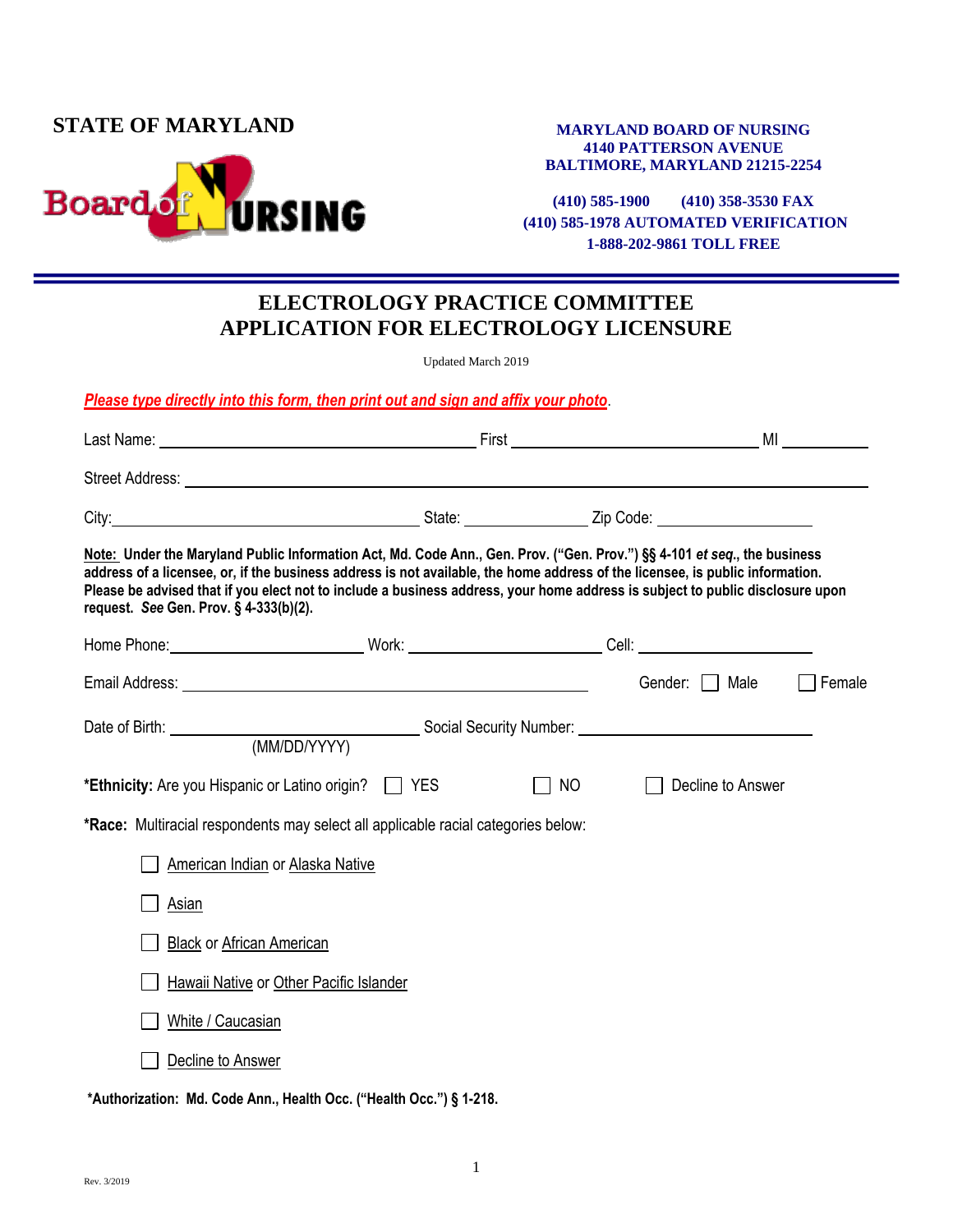# **SECTION I**

|                    |                                                                                                                                                             |                   | City: City: City: City: City: City: City: City: City: City: City: City: City: City: City: City: City: City: City: City: City: City: City: City: City: City: City: City: City: City: City: City: City: City: City: City: City:        |
|--------------------|-------------------------------------------------------------------------------------------------------------------------------------------------------------|-------------------|--------------------------------------------------------------------------------------------------------------------------------------------------------------------------------------------------------------------------------------|
|                    |                                                                                                                                                             |                   | مترور المتورة والمتورة والمتورة والمتورة والمتورة وللمورة والمتورة والمتورة والمتورة والمتورة والمتورة المتورة وللمورة                                                                                                               |
|                    |                                                                                                                                                             |                   |                                                                                                                                                                                                                                      |
|                    |                                                                                                                                                             |                   |                                                                                                                                                                                                                                      |
|                    |                                                                                                                                                             |                   | Electrology School: <u>New York: New York: New York: New York: New York: New York: New York: New York: New York: New York: New York: New York: New York: New York: New York: New York: New York: New York: New York: New York: N</u> |
|                    |                                                                                                                                                             |                   | Street Address: <u>Communications</u> Contract and Contract Contract Contract Contract Contract Contract Contract Contract Contract Contract Contract Contract Contract Contract Contract Contract Contract Contract Contract Contr  |
|                    |                                                                                                                                                             |                   |                                                                                                                                                                                                                                      |
|                    |                                                                                                                                                             |                   | Number of hours for: Theory: Clinical: Dates of Attendance: Clinical: Dates of Attendance:                                                                                                                                           |
|                    |                                                                                                                                                             |                   |                                                                                                                                                                                                                                      |
|                    |                                                                                                                                                             | <b>SECTION II</b> |                                                                                                                                                                                                                                      |
| YES<br>  NO        | 1. Are you applying for an initial license by exam? If you answer YES to this question, you do not need<br>to answer the remaining questions in Section II. |                   |                                                                                                                                                                                                                                      |
|                    | 2. Have you practiced electrology in Maryland? License #:<br>Provide location(s) and dates worked:                                                          |                   |                                                                                                                                                                                                                                      |
| <b>YES</b><br>  NO |                                                                                                                                                             |                   |                                                                                                                                                                                                                                      |
| YES<br><b>NO</b>   |                                                                                                                                                             |                   | 3. If you have practiced electrology in Maryland, do you want to reactivate your Maryland license?                                                                                                                                   |
| $]$ YES<br>NO      | Attach a photocopy of each license held, or other verification for each license held.<br>Provide location(s) and dates worked:                              |                   | 4. Have you practiced electrology in another state? State(s): License #(s)_                                                                                                                                                          |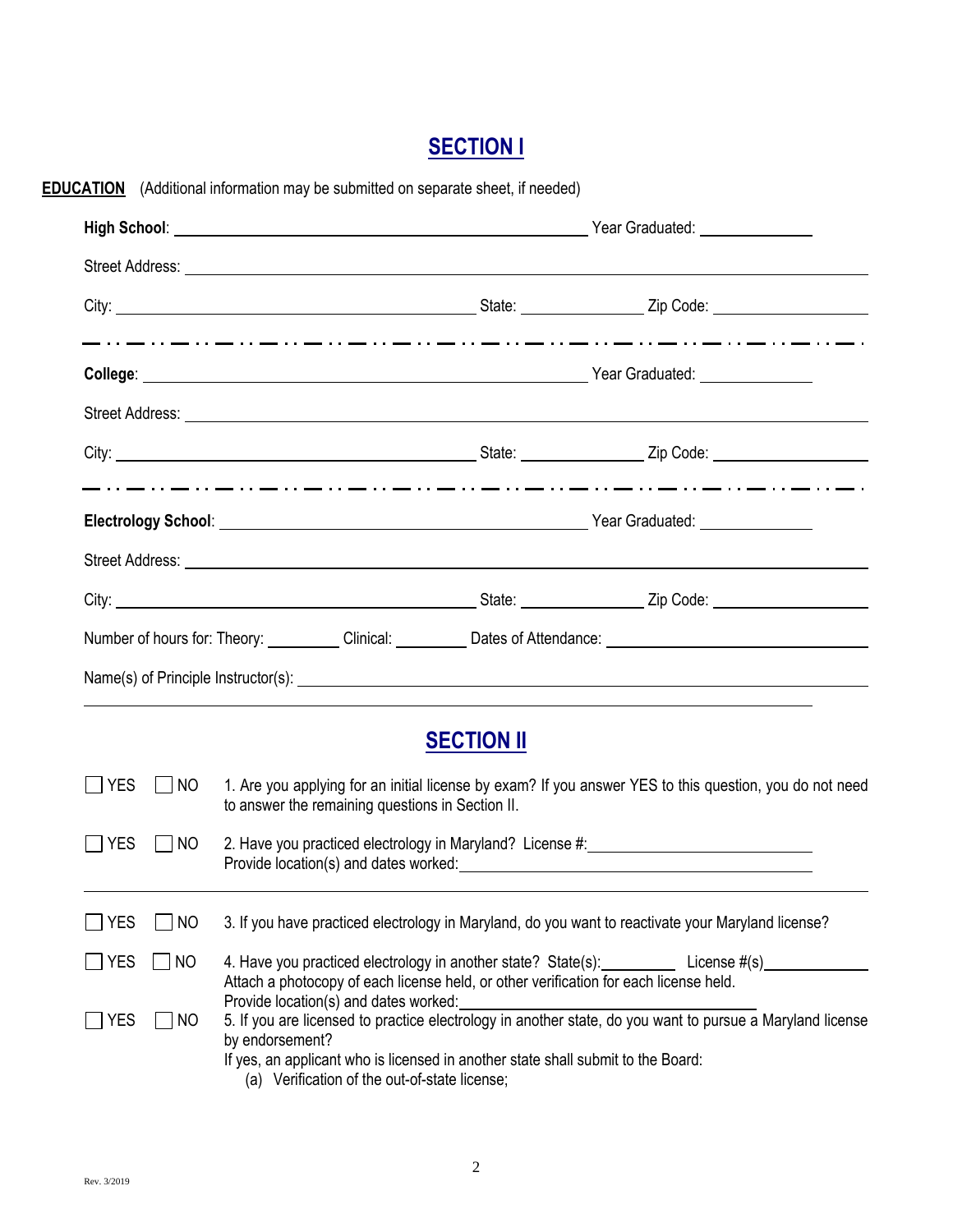- (b) Evidence of successful examination in another state that was substantially equivalent to the examination approved by the Maryland Board of Nursing;
- (c) A certificate of completion from each electrology instruction program attended that was substantially equivalent to the program requirements in this State, with verification of the number of hours completed in each theory and clinical training; and
- (d) Written, verified evidence that the applicant has completed an application for a criminal history records check by submitting the following:
	- (1) Two sets of fingerprints, as required by the Central Repository and the FBI; and
	- (2) All fees required by the Central Repository and the FBI.

# **SECTION III**

Please answer YES or NO to all questions. If you answer YES to any questions, attach an explanation of each occurrence to the application and include appropriate court documents. A YES answer will not automatically bar you from licensure, but a false answer may result in disciplinary action.

| $\Box$ YES $\Box$ NO | Has any licensing board of any jurisdiction, including Maryland, denied your application for licensure,   |
|----------------------|-----------------------------------------------------------------------------------------------------------|
|                      | renewal, reinstatement, or taken any action against your license, including but not limited to reprimand, |
|                      | probation, suspension, revocation, or fine?                                                               |

 $\Box$  YES  $\Box$  NO Have you ever pleaded quilty to, or been convicted of a misdemeanor or a felony, or received a probation before judgment for any criminal act, excluding minor traffic violations, but including DWI or DUI?

 $\Box$  YES  $\Box$  NO Have you surrendered or allowed your license to lapse in any jurisdiction?

## **SECTION IV**

Affix a recent passport-size photo inside this box and include the date it was taken.



Date of Photo

**Note: The personal information requested on this form is intended to be used in processing your application. Failure to provide the information requested may result in your application not being processed. You have the right to inspect this form. The Maryland Board of Nursing is a public agency and subject to the Maryland Public Information Act. This form is subject to inspection or copying, in whole or in part, by the public and other governmental agencies, if not protected.**